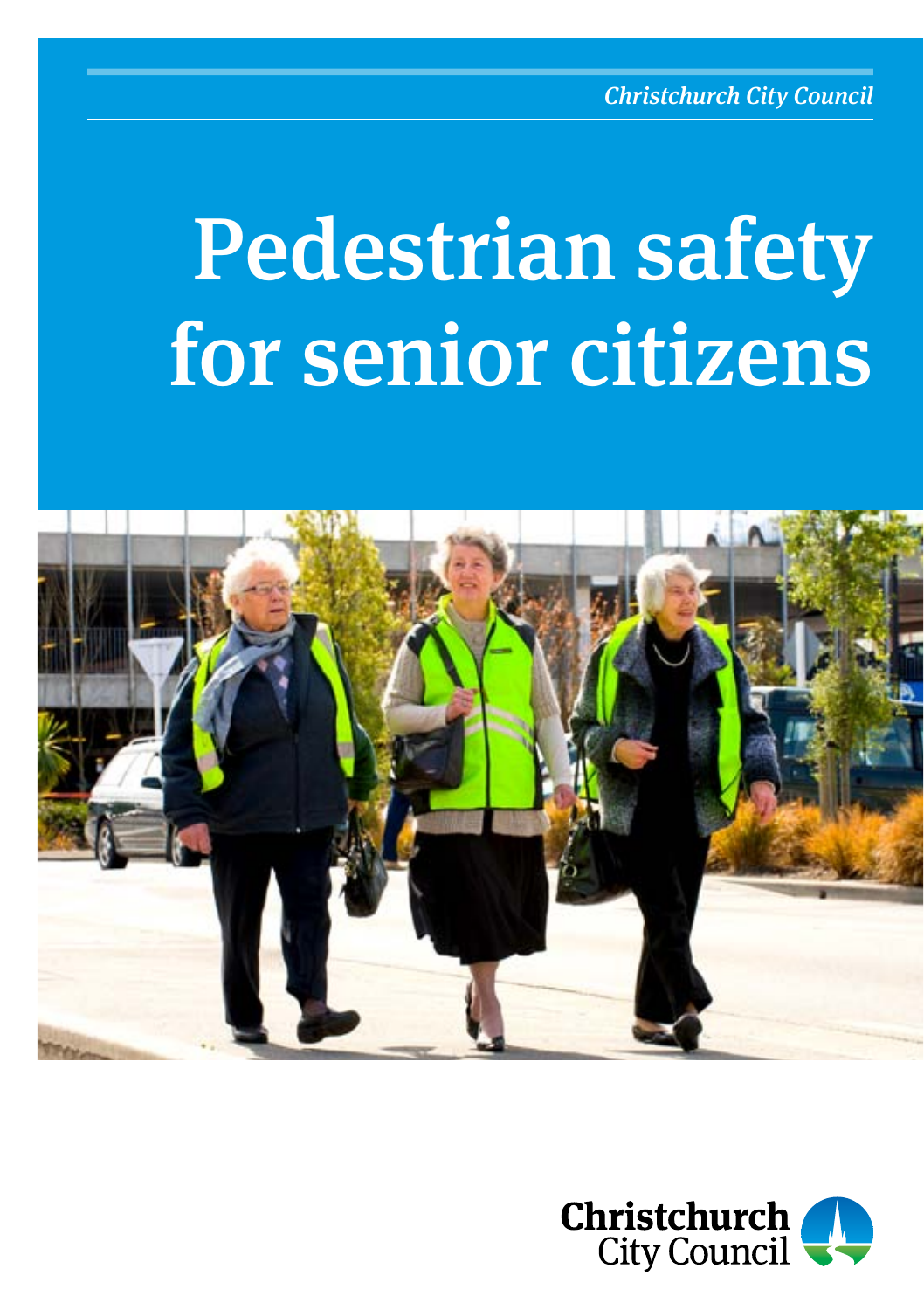## Walking is good for exercise

#### Walking…

- ⋅ lowers blood pressure and cholesterol
- ⋅ strengthens the heart and cardiovascular system
- ⋅ helps increase bone density and muscle strength
- ⋅ decreases stress and promotes sleep
- ⋅ improves flexibility, which is vital for maintaining independence.

#### Walking is the most popular mode of travel for people aged 70+ and bus trips always begin and end with walking trips.

Unfortunately seniors are overrepresented in pedestrian crashes. However you don't need to give up any of the benefits of walking. There are some simple things you can do to keep yourself safe on our streets.

#### Make sure drivers have seen you

- ⋅ Wear light, bright clothing, especially on rainy days and at dusk.
- ⋅ Make sure there is adequate light for you to see and be seen.
- ⋅ Don't step out from between parked cars.
- ⋅ Check that you have been seen by all drivers before stepping onto the road.
- ⋅ If a driver stops to let you cross, be aware of vehicles coming from the other direction.
- ⋅ Establish eye contact with drivers.
- ⋅ If you are unsure whether a driver has seen you, let the car go first.

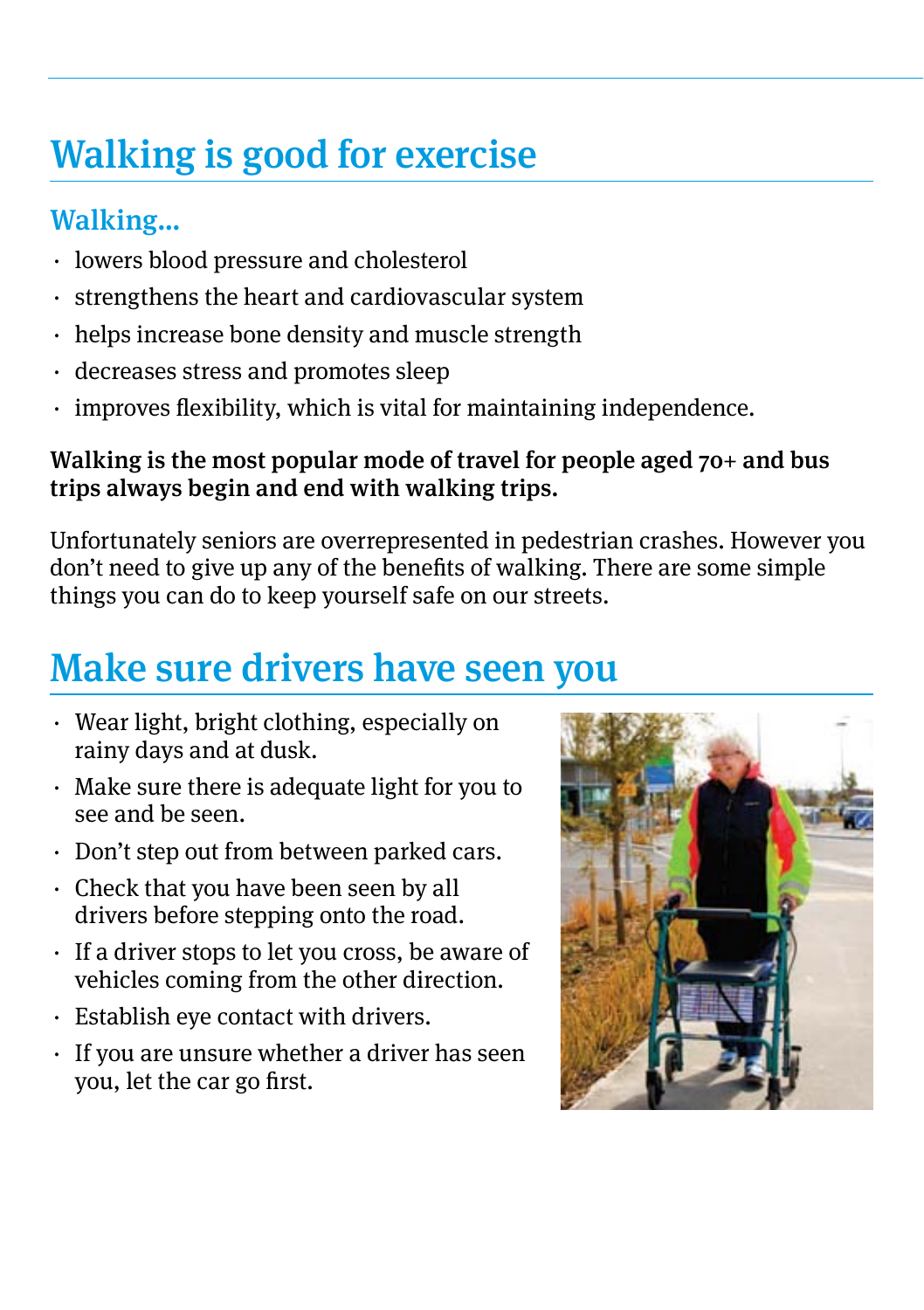## Plan your route

Choose quiet streets over busy ones, even if you have to walk a little further.

Use footpaths and paths. If you are forced to walk on the road, walk facing the oncoming traffic and walk as far to the side of the road as possible.

Be careful about where you tread. The surface may be uneven. Avoid putting yourself in situations where you could fall.

## Getting safely to the other side

Stop, look and listen for traffic in all directions before stepping onto the road. The safest crossing sites have few cars and clear views of traffic.

Start crossing at a pedestrian crossing only when all traffic has stopped for you.

Avoid crossing mid-block unless there is a pedestrian crossing or a pedestrian island. Many pedestrian crashes occur mid-block, where drivers don't expect to encounter pedestrians.



#### Crossing safely at intersections

Look for turning traffic at intersections. Drivers may be so focused on the other traffic that they don't notice you.

At pedestrian signals, start your crossing when the green figure activates, after you have checked that all traffic has stopped for you. Don't be concerned if the figure goes flashing red when you are halfway across the road. It is designed to do so - there will be enough time for you to complete your crossing before the signal goes solid red.

Don't start to cross when the figure is flashing red. There will not be sufficient time for you to get across the road. Never cross when the figure is solid red.